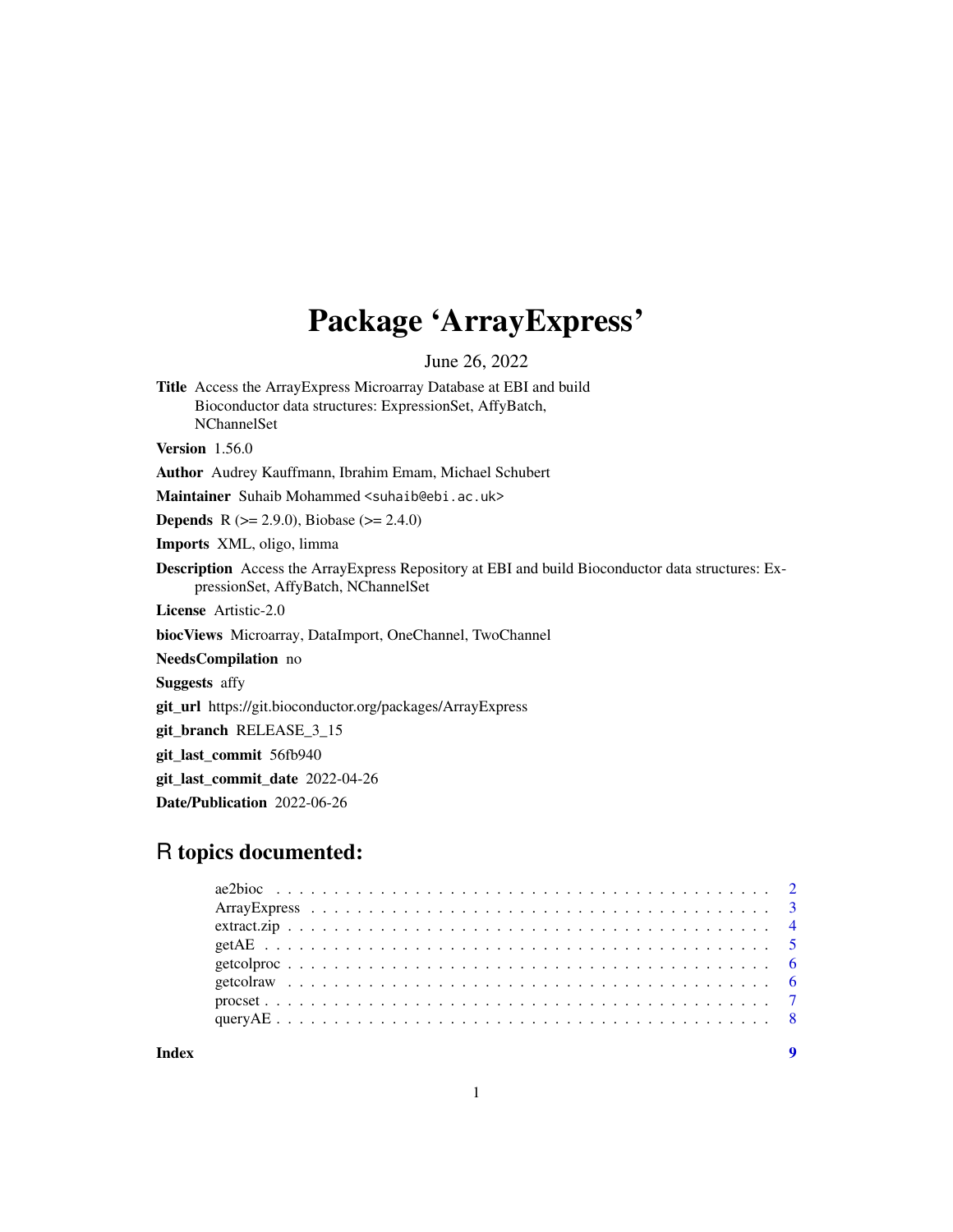<span id="page-1-1"></span><span id="page-1-0"></span>

ae2bioc converts local MAGE-TAB files into a AffyBatch, an ExpressionSet or a NChannelSet.

#### Usage

ae2bioc(mageFiles, dataCols = NULL, drop = TRUE)

#### Arguments

| mageFiles | A list as given from getAE function. Containing the following elements:                                                                                                                                                                                                                                                                                                                                                                                                                                                                                                      |
|-----------|------------------------------------------------------------------------------------------------------------------------------------------------------------------------------------------------------------------------------------------------------------------------------------------------------------------------------------------------------------------------------------------------------------------------------------------------------------------------------------------------------------------------------------------------------------------------------|
|           | rawFiles all the expression files to use to create the object. The content of the<br>raw.zip MAGE-TAB file.                                                                                                                                                                                                                                                                                                                                                                                                                                                                  |
|           | <b>sdrf</b> the name of the sdrf file from MAGE-TAB.                                                                                                                                                                                                                                                                                                                                                                                                                                                                                                                         |
|           | <b>idf</b> the name of the idf file from MAGE-TAB.                                                                                                                                                                                                                                                                                                                                                                                                                                                                                                                           |
|           | <b>adf</b> the name of the adf file from MAGE-TAB.                                                                                                                                                                                                                                                                                                                                                                                                                                                                                                                           |
|           | <b>path</b> is the name of the directory containing these files.                                                                                                                                                                                                                                                                                                                                                                                                                                                                                                             |
| dataCols  | by default, the columns are automatically selected according to the scanner type.<br>If the scanner is unknown or if the user wants to use different columns than the<br>default, the argument 'dataCols' can be set. For two colour arrays it must be a<br>list with the fields 'R', 'G', 'Rb' and 'Gb' giving the column names to be used<br>for red and green foreground and background. For one colour arrays, it must be<br>a character string with the column name to be used. These column names must<br>correspond to existing column names of the expression files. |
| drop      | if TRUE and only one platform in series, the platform name will be dropped.                                                                                                                                                                                                                                                                                                                                                                                                                                                                                                  |

#### Value

An object of class [AffyBatch](#page-0-0), [ExpressionSet](#page-0-0) or [NChannelSet](#page-0-0) with the raw expression values in the 'assayData' of the object, the information contained in the sdrf file in the 'phenoData', the adf file content in the 'featureData' and the idf file content in the 'experimentData'.

If several array designs are used in the dataset, the output is a list with an object for each array design.

#### Author(s)

Ibrahim Emam

Maintainer: <iemam@ebi.ac.uk>

#### See Also

[ArrayExpress](#page-2-1), [queryAE](#page-7-1), [getAE](#page-4-1)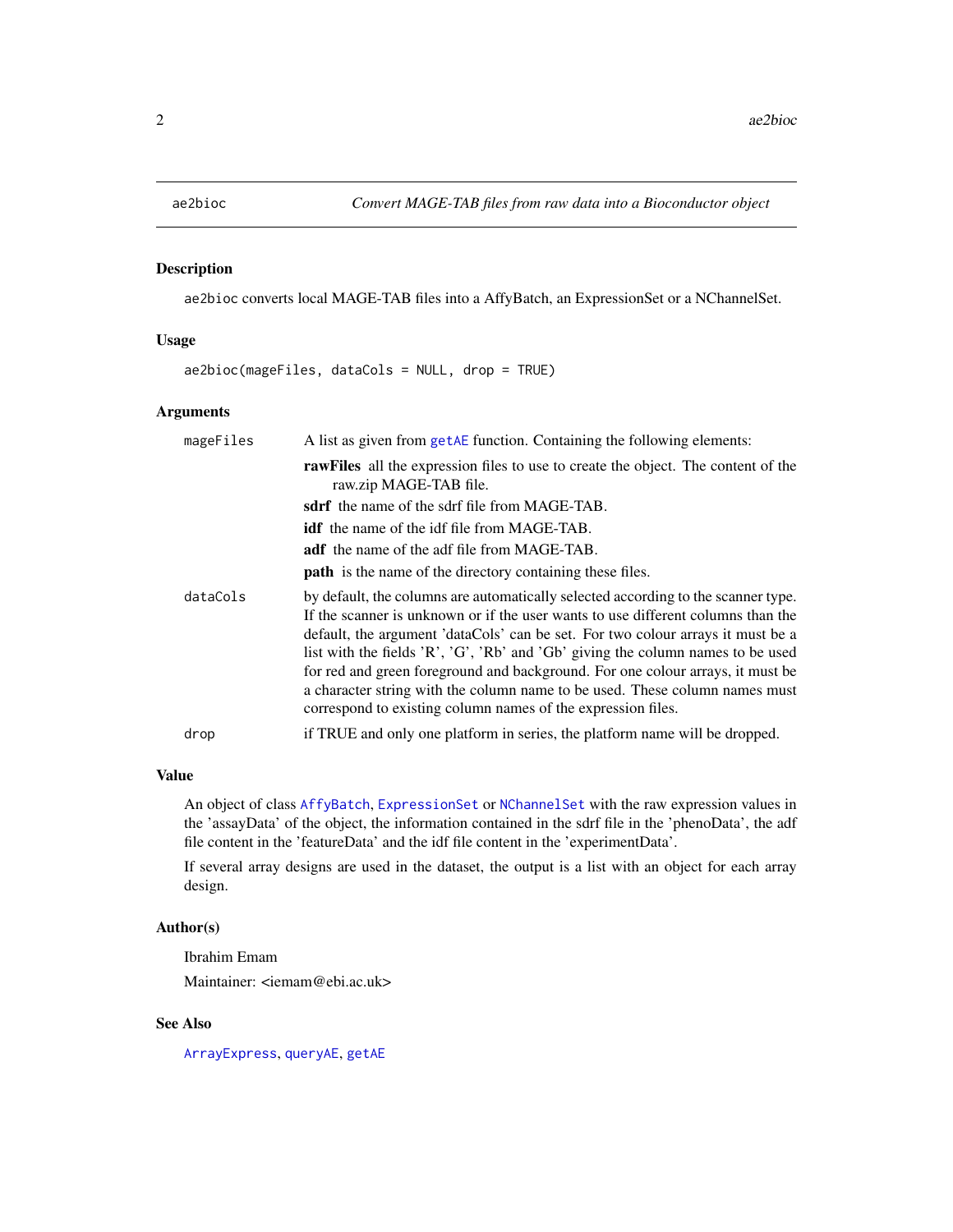#### <span id="page-2-0"></span>ArrayExpress 3

#### Examples

# An example can be found in the help of the getAE function.

<span id="page-2-1"></span>ArrayExpress *R objects from ArrayExpress database*

#### Description

ArrayExpress produces an [AffyBatch](#page-0-0), an [ExpressionSet](#page-0-0) or a [NChannelSet](#page-0-0) from a raw dataset from the ArrayExpress database. ArrayExpress needs an Internet connection.

#### Usage

ArrayExpress(accession, path = tempdir(), save = FALSE, dataCols = NULL, drop = TRUE)

#### Arguments

| accession | an ArrayExpress experiment identifier.                                                                                                                                                                                                                                                                                                                                                                                                                                                                                                                                                           |
|-----------|--------------------------------------------------------------------------------------------------------------------------------------------------------------------------------------------------------------------------------------------------------------------------------------------------------------------------------------------------------------------------------------------------------------------------------------------------------------------------------------------------------------------------------------------------------------------------------------------------|
| path      | the name of the directory in which the files downloaded on the Array Express<br>repository will be extracted. The default is the current directory.                                                                                                                                                                                                                                                                                                                                                                                                                                              |
| save      | if TRUE, the files downloaded from the database will not be deleted from path<br>after executing the function.                                                                                                                                                                                                                                                                                                                                                                                                                                                                                   |
| dataCols  | by default, for the raw data, the columns are automatically selected according to<br>the scanner type. If the scanner is unknown or if the user wants to use different<br>columns than the default, the argument 'dataCols' can be set. For two colour<br>arrays it must be a list with the fields $'R', G', Rb'$ and $'Gb'$ giving the column<br>names to be used for red and green foreground and background. For one colour<br>arrays, it must be a character string with the column name to be used. These<br>column names must correspond to existing column names of the expression files. |
| drop      | if TRUE and only one platform in series, the platform name will be dropped.                                                                                                                                                                                                                                                                                                                                                                                                                                                                                                                      |

#### Value

The output is an object of class [AffyBatch](#page-0-0) or [ExpressionSet](#page-0-0) or [NChannelSet](#page-0-0) with the raw expression values in the assayData of the object, the information contained in the .sdrf file in the phenoData, the adf file in the featureData and the idf file content in the experimentData.

If several array designs are used in the data set, the output is a list with an object for each array design.

#### Author(s)

Audrey Kauffmann, Ibrahim Emam Maintainer: <iemam@ebi.ac.uk>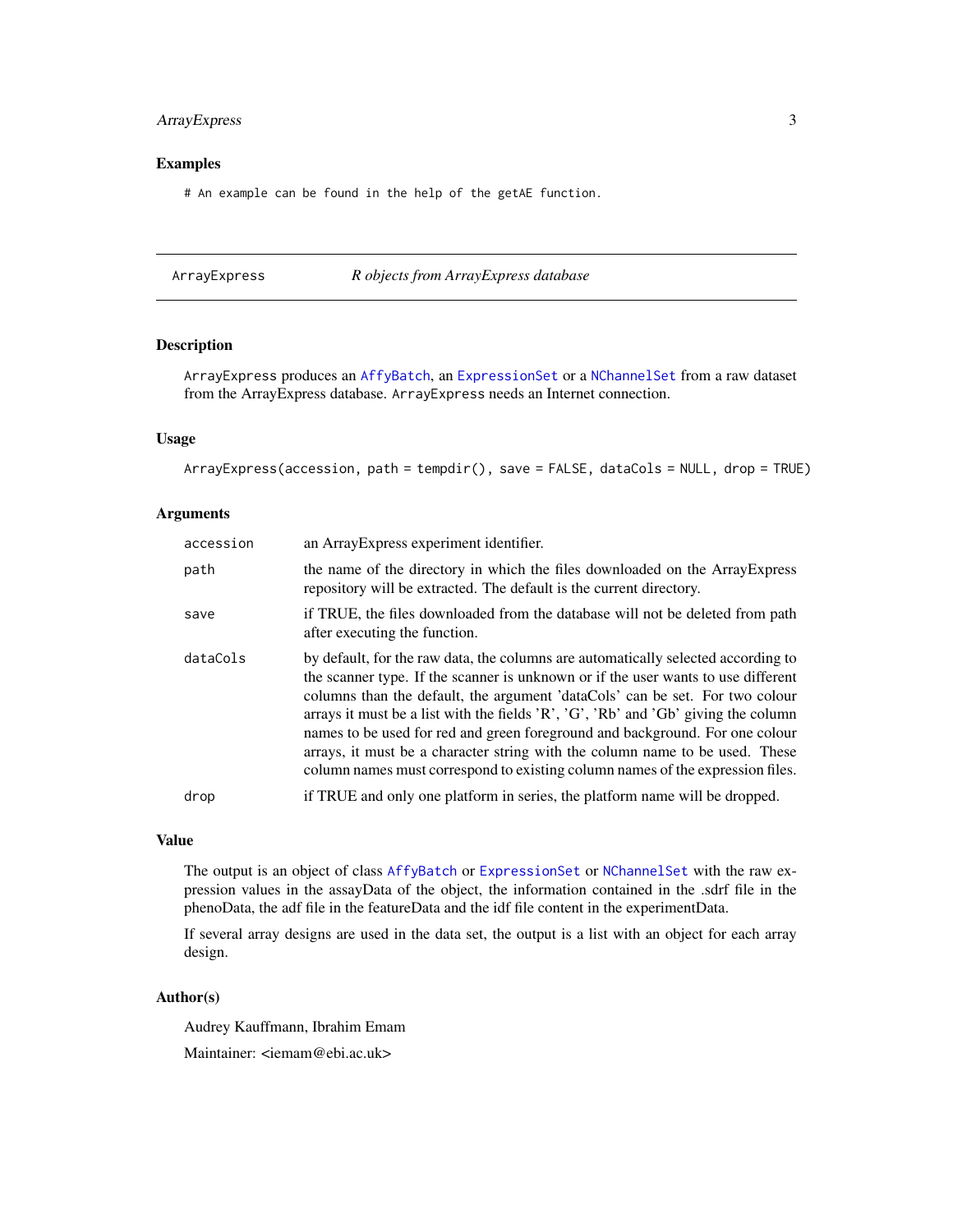## See Also

[queryAE](#page-7-1), [getAE](#page-4-1), [ae2bioc](#page-1-1), [getcolproc](#page-5-1), [procset](#page-6-1)

#### Examples

```
ETABM25.affybatch = ArrayExpress("E-TABM-25")
print(ETABM25.affybatch)
sampleNames(ETABM25.affybatch)
colnames(pData(ETABM25.affybatch))
```
extract.zip *Unzip archives in a specified directory*

#### Description

extract.zip extracts the files from a .zip archive in a specific directory.

#### Usage

```
extract.zip(file, extractpath = dirname(file)[1])
```
#### Arguments

| file        | A file name.                                          |
|-------------|-------------------------------------------------------|
| extractpath | A path to define where the files are to be extracted. |

#### Value

Success is indicated by returning the directory in which the files have been extracted. If it fails, it returns an empty character string.

#### Author(s)

Audrey Kauffmann

Maintainer: <kauffmann@bergonie.org>

<span id="page-3-0"></span>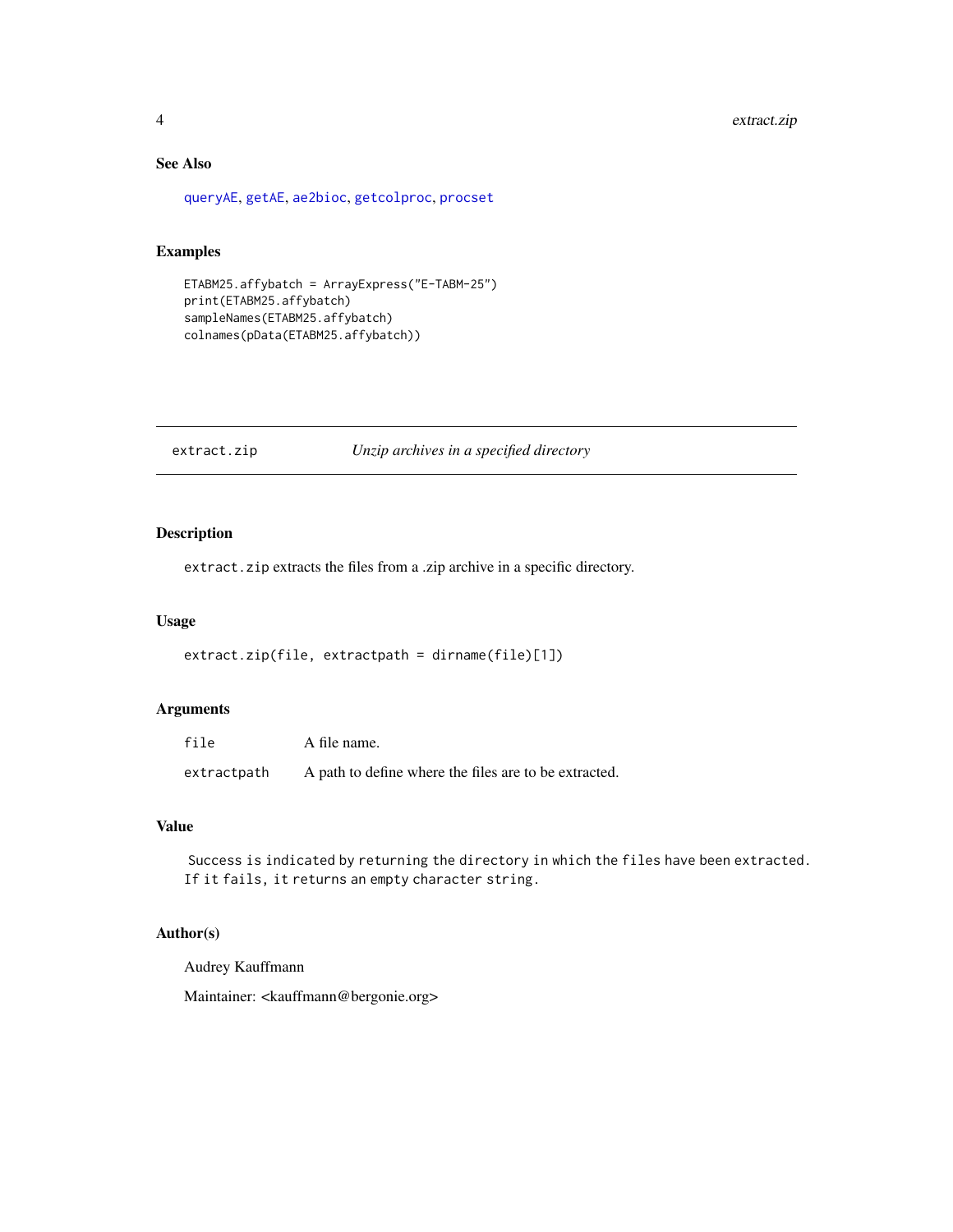<span id="page-4-1"></span><span id="page-4-0"></span>

getAE downloads and extracts the MAGE-TAB files from an ArrayExpress dataset.

#### Usage

```
getAE(accession, path = getwd(), type = "full", extract = TRUE, local = FALSE, sourcedir = path)
```
#### Arguments

| accession | is an ArrayExpress experiment identifier.                                                                                                                             |
|-----------|-----------------------------------------------------------------------------------------------------------------------------------------------------------------------|
| path      | is the name of the directory in which the files downloaded on the ArrayExpress<br>repository will be extracted.                                                       |
| type      | can be 'raw' to download and extract only the raw data, 'processed' to download<br>and extract only the processed data or 'full' to have both raw and processed data. |
| extract   | if FALSE, the files are not extracted from the zip archive.                                                                                                           |
| local     | if TRUE, files will be read from a local folder specified by sourcedir.                                                                                               |
| sourcedir | when $local = TRUE$ , files will be read from this directory.                                                                                                         |

#### Value

A list with the names of the files that have been downloaded and extracted.

#### Author(s)

Ibrahim Emam, Audrey Kauffmann Maintainer: <iemam@ebi.ac.uk>

#### See Also

[ArrayExpress](#page-2-1), [ae2bioc](#page-1-1), [getcolproc](#page-5-1), [procset](#page-6-1)

#### Examples

mexp1422 = getAE("E-MEXP-1422", type = "full")

## Build a an ExpressionSet from the raw data MEXP1422raw = ae2bioc(mageFiles = mexp1422)

```
## Build a an ExpressionSet from the processed data
cnames = getcolproc(mexp1422)
MEXP1422proc = procset(mexp1422, cnames[2])
```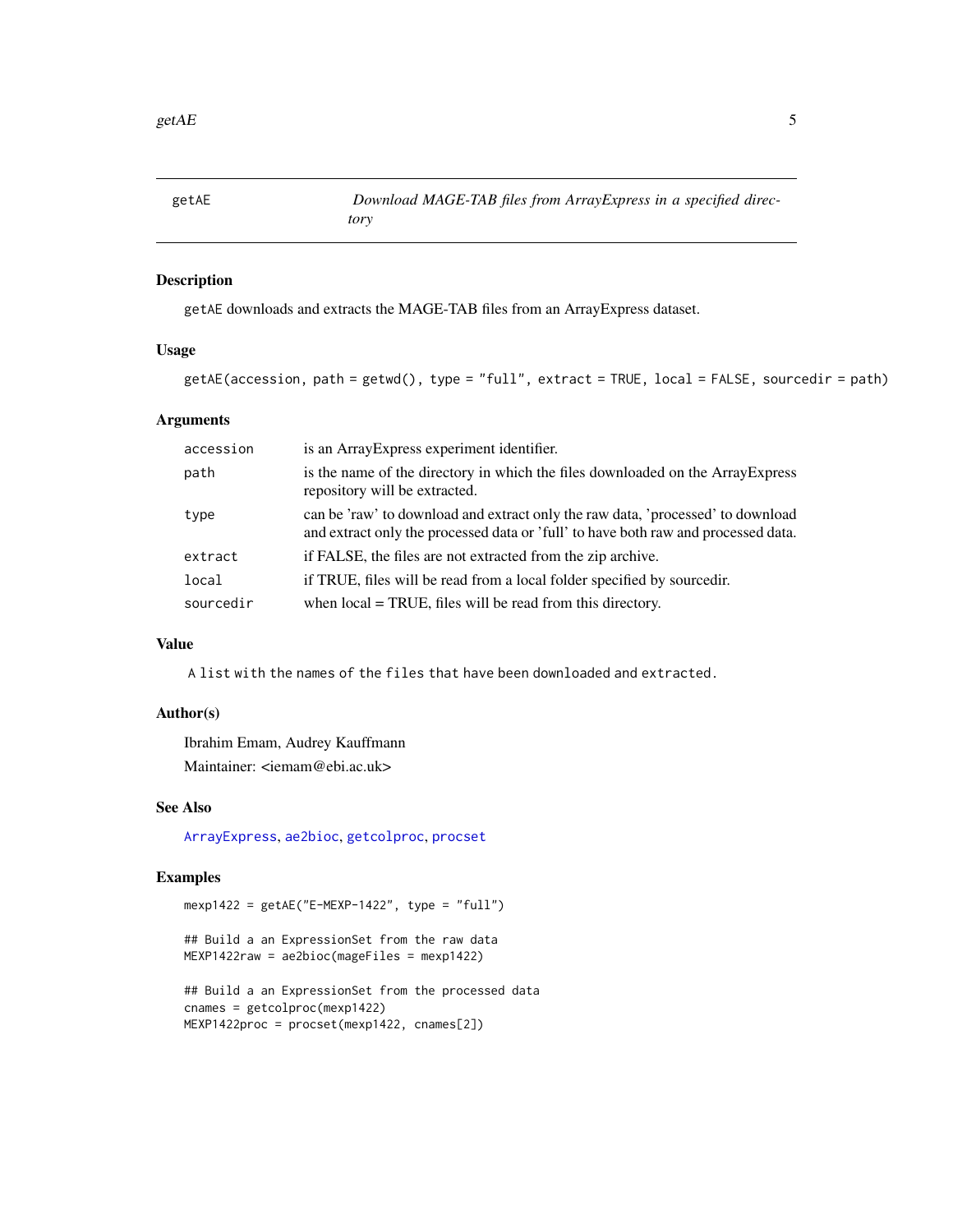getcolproc extracts the column names from processed MAGE-TAB and return them. The output is needed to call the function procset.

#### Usage

```
getcolproc(files)
```
#### Arguments

| files | A list as given from getAE function. Containing the following elements:         |
|-------|---------------------------------------------------------------------------------|
|       | <b>procfile</b> procfile is the name of the processed MAGE-TAB file to be read. |
|       | <b>path</b> is the name of the directory where to find this file.               |

#### Author(s)

Audrey Kauffmann Maintainer: <iemam@ebi.ac.uk>

#### See Also

[ArrayExpress](#page-2-1), [queryAE](#page-7-1), [getAE](#page-4-1), [procset](#page-6-1)

getcolraw *Return the possible column names from raw MAGE-TAB files*

#### Description

getcolraw extracts the column names from raw MAGE-TAB and return them. The output can be use to set the argument 'rawcol' of the function magetab2bioc.

#### Usage

```
getcolraw(path, rawfiles)
```
## Arguments

| rawfiles | rawfiles are the name of the raw MAGE-TAB files to be read. |
|----------|-------------------------------------------------------------|
| path     | is the name of the directory where to find these files.     |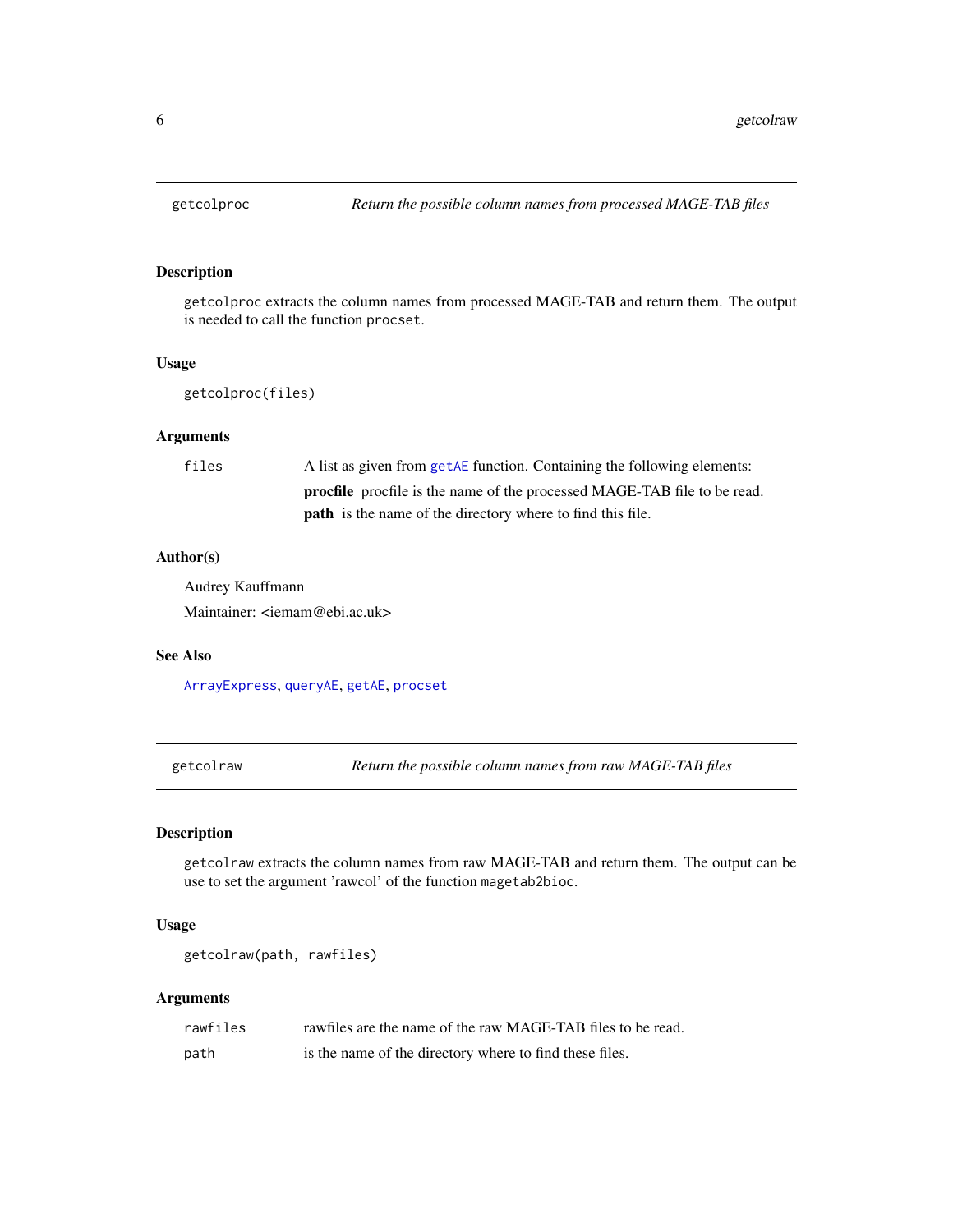#### <span id="page-6-0"></span>procset 7 and 2008 and 2008 and 2008 and 2008 and 2008 and 2008 and 2008 and 2008 and 2008 and 2008 and 2008 and 2008 and 2008 and 2008 and 2008 and 2008 and 2008 and 2008 and 2008 and 2008 and 2008 and 2008 and 2008 and 2

#### Author(s)

Audrey Kauffmann

Maintainer: <iemam@ebi.ac.uk>

### See Also

[ArrayExpress](#page-2-1), [queryAE](#page-7-1), [getAE](#page-4-1)

## <span id="page-6-1"></span>procset *Convert processed MAGE-TAB files into a Bioconductor object*

## Description

procset converts local MAGE-TAB files into an [ExpressionSet](#page-0-0).

#### Usage

procset(files, procol)

#### Arguments

| files  | is the list with the names of the processed, the sdrf, the adf and the idf files and<br>the path of the data as given by getAE. |
|--------|---------------------------------------------------------------------------------------------------------------------------------|
| procol | the name of the column to be extracted from the file. Obtained using get colproc.                                               |

#### Author(s)

Ibrahim Emam, Audrey Kauffmann Maintainer: <iemam@ebi.ac.uk>

#### See Also

[queryAE](#page-7-1), [getAE](#page-4-1), [getcolproc](#page-5-1)

#### Examples

# An example can be found in the help of the getAE function.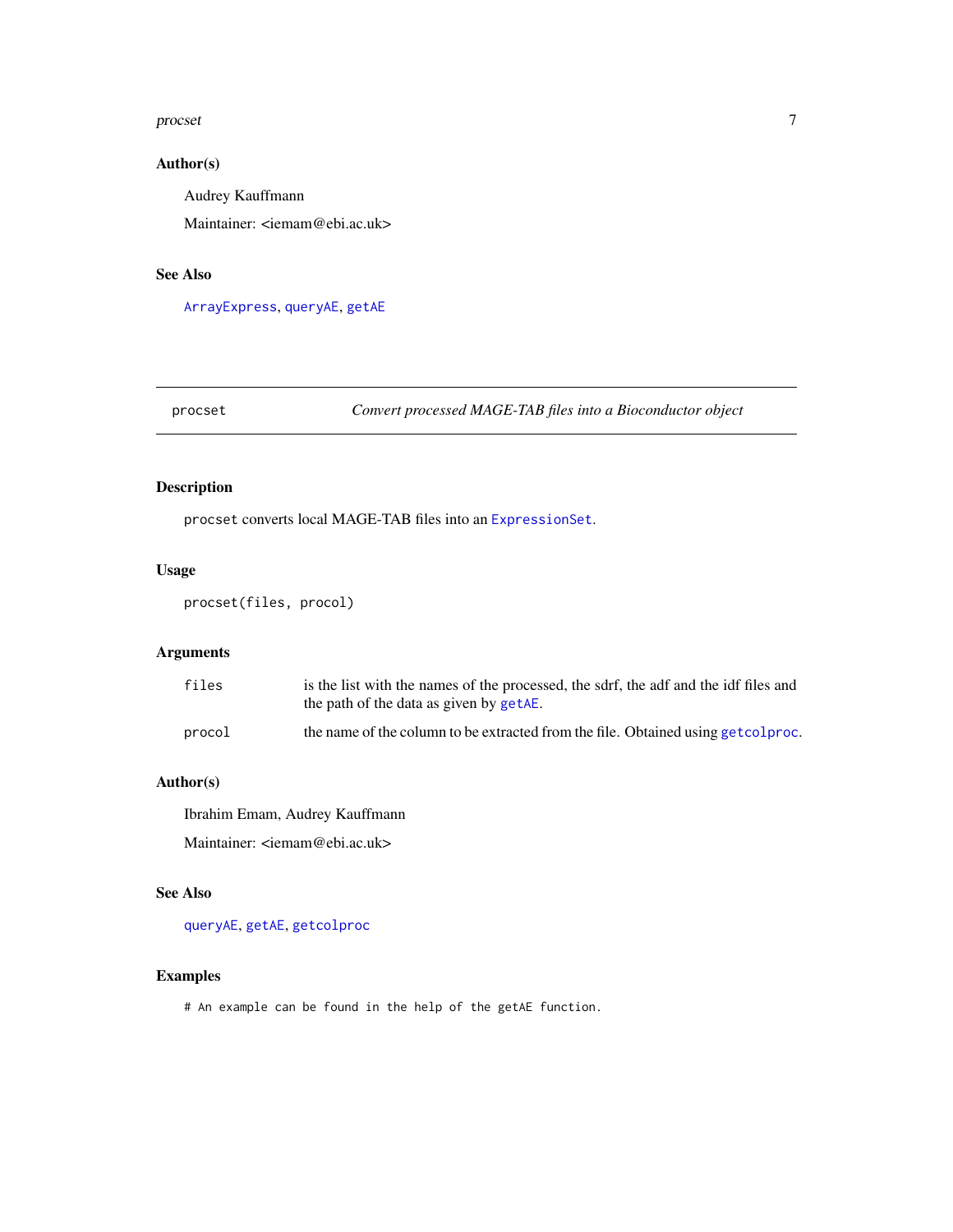queryAE queries the ArrayExpress database with keywords and give a dataframe with ArrayExpress identifiers and related information, as an output.

#### Usage

queryAE(keywords = NULL, species = NULL)

#### Arguments

| keywords | the keyword(s) of interest. To use several words, they must be separated by a |
|----------|-------------------------------------------------------------------------------|
|          | "+" as shown in the examples.                                                 |
| species  | the specie(s) of interest.                                                    |

#### Value

A dataframe with all the ArrayExpress dataset identifiers which correspond to the query in the first column. The following columns contain information about these datasets, such as the number of raw files, the number of data processed, the release date on the database, the pubmed ID, the species, the experiment design and the experimental factors.

#### Author(s)

Ibrahim Emam, Audrey Kauffmann

Maintainer: <iemam@ebi.ac.uk>

#### See Also

[ArrayExpress](#page-2-1), [getAE](#page-4-1)

#### Examples

```
## To retrieve all the identifiers of pneumonia data sets
pneumo = queryAE(keywords = "pneumonia")
```
## To retrieve all the identifiers of pneumonia data sets studied in human pneumoHS = queryAE(keywords = "pneumonia", species = "homo+sapiens")